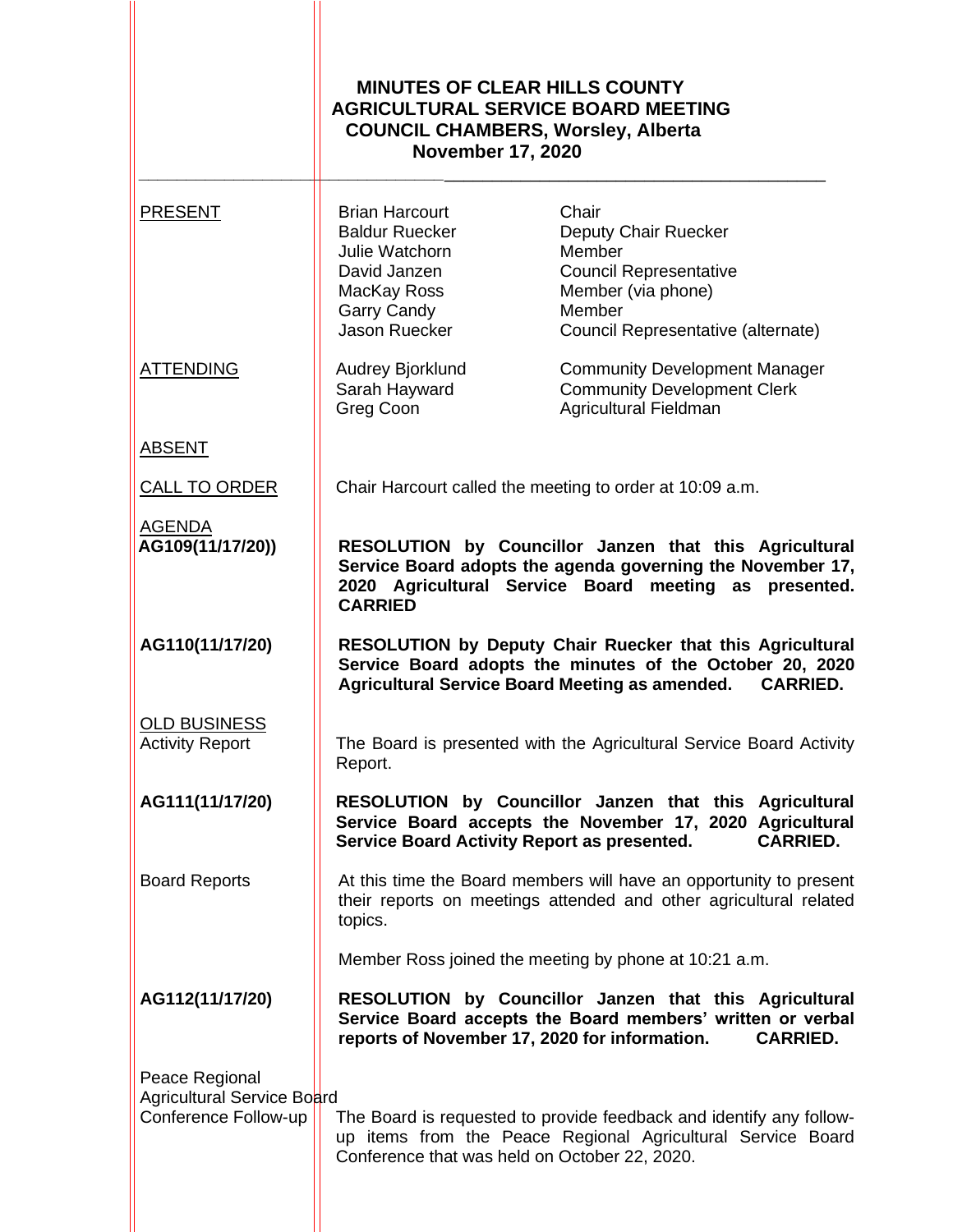|                                               | <b>AGRICULTURAL SERVICE BOARD</b><br>Page 2 of 4<br><b>November 17, 2020</b>                                                                                                                                                                                                                                         |  |  |
|-----------------------------------------------|----------------------------------------------------------------------------------------------------------------------------------------------------------------------------------------------------------------------------------------------------------------------------------------------------------------------|--|--|
| AG113(11/17/20)                               | <b>RESOLUTION by Member Watchorn that this Agricultural</b><br>Service Board accept for information the discussion around the<br>2020 Peace Regional Agricultural Service Board Conference<br>that was held on October 22, 2020.<br><b>CARRIED.</b>                                                                  |  |  |
| <b>Fusarium Graminearum</b><br>Draft Bylaw    | The Board is presented with a draft Fusarium Graminearum bylaw for<br>their review and discussion.                                                                                                                                                                                                                   |  |  |
| AG114(11/17/20)                               | <b>RESOLUTION by Deputy Chair Ruecker that this Agricultural</b><br>Service Board recommend Council adopt the Fusarium<br><b>CARRIED.</b><br>Graminearum Bylaw as presented.                                                                                                                                         |  |  |
| <b>Glyphosate Tolerant</b><br>Wheat           | The Board is presented with information from the Federal<br>Government regarding Genetically Modified Wheat found in southern<br>Alberta in 2018.                                                                                                                                                                    |  |  |
| AG115(11/17/20)                               | <b>RESOLUTION by Member Candy that this Agricultural Service</b><br>Board accept for information the Canadian Food Inspection<br>Agency timeline report on genetically modified wheat that was<br>found in southern Alberta in 2018, and Safeguarding Canadian<br>Wheat fact sheets as presented.<br><b>CARRIED.</b> |  |  |
| <b>Combcut Field Study</b>                    | The Board is presented with results of a field study of the<br>effectiveness of the combcut machine for control of noxious weeds in<br>crop conducted by the University of Saskatchewan.                                                                                                                             |  |  |
| AG116(11/17/20)                               | RESOLUTION by Councillor Janzen that this Agricultural<br>Service Board accept the University of Saskatchewan field study<br>report on the effectiveness of the combcut machine (a crop<br>topping device to remove seed heads) to control noxious weeds<br><b>CARRIED.</b><br>in crop, as presented.                |  |  |
| <b>NEW BUISINESS</b><br>Events                | The Board is presented with events for their consideration.                                                                                                                                                                                                                                                          |  |  |
| AG117(11/17/20)                               | RESOLUTION by Councillor Janzen that this Agricultural<br>Service Board authorize the attendance of Councillor Janzen<br>and Member Watchorn to the Calving Clinic being held in<br>Fairview, Alberta on December 10, 2020.<br><b>CARRIED.</b>                                                                       |  |  |
| AG118(11/17/20)                               | RESOLUTION by Member Watchorn that this Agricultural<br>Service Board authorize Member Ross and Councillor Janzen to<br>attend Managing Risk Opportunities for New Municipalities<br>being held via virtual meeting on November 25, 2020. CARRIED                                                                    |  |  |
| January Agricultural<br>Service Board Meeting | The January Agricultural Service Board meeting date conflicts with<br>the Provincial Agricultural Service Board Conference, and the Board<br>is requested to select a new meeting date.                                                                                                                              |  |  |
|                                               |                                                                                                                                                                                                                                                                                                                      |  |  |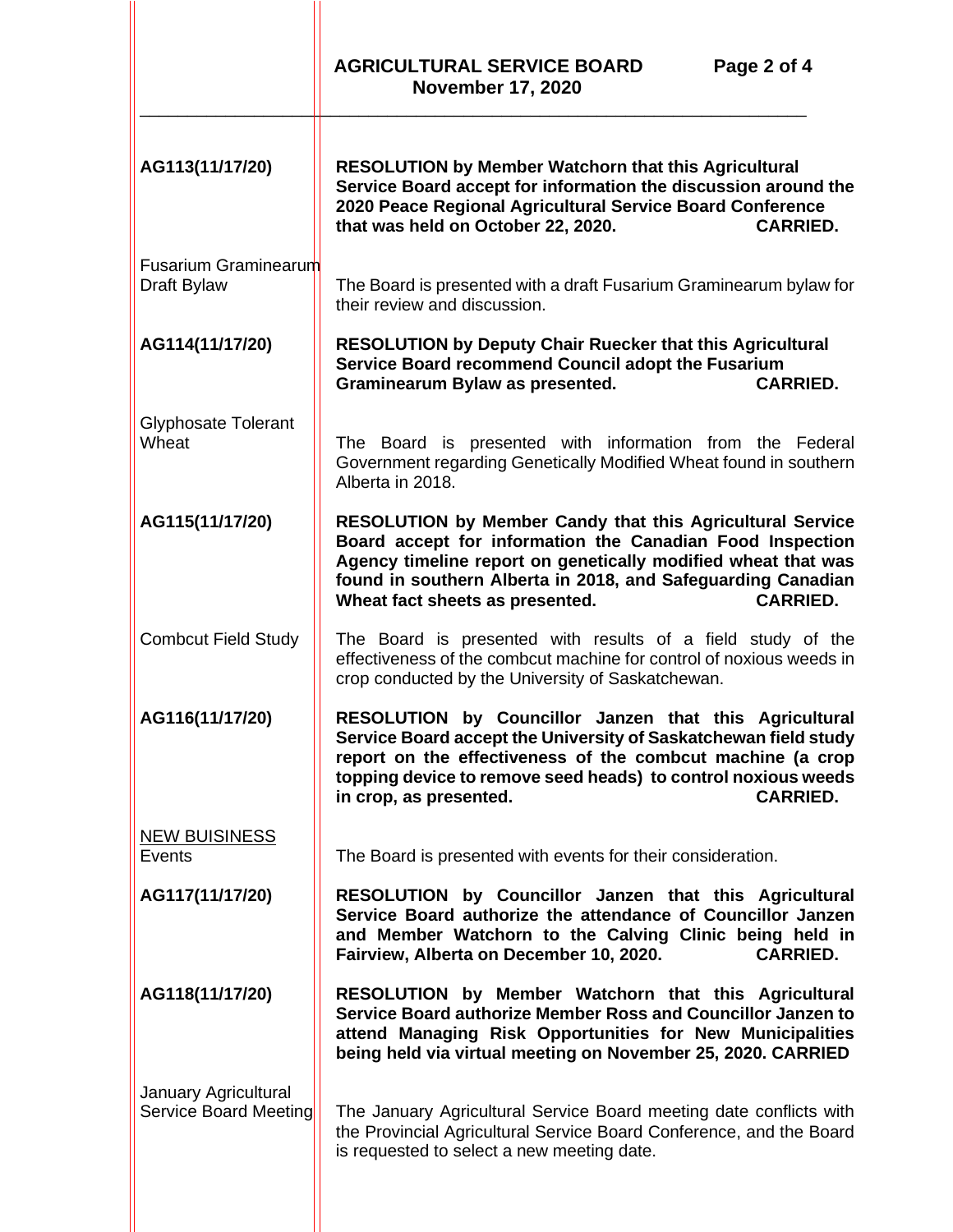|                                                      | <b>AGRICULTURAL SERVICE BOARD</b><br>Page 3 of 4<br><b>November 17, 2020</b>                                                                                                                                                                                                                                                                                                                                                                                                                                                                                                                                                                                                                                                                                                                                                                                                                                                       |  |
|------------------------------------------------------|------------------------------------------------------------------------------------------------------------------------------------------------------------------------------------------------------------------------------------------------------------------------------------------------------------------------------------------------------------------------------------------------------------------------------------------------------------------------------------------------------------------------------------------------------------------------------------------------------------------------------------------------------------------------------------------------------------------------------------------------------------------------------------------------------------------------------------------------------------------------------------------------------------------------------------|--|
| AG119(11/17/20)                                      | <b>RESOLUTION by Chair Harcourt that this Agricultural Service</b><br>Board reschedule the January Agricultural Service Board<br>meeting from January 19 to January 13, 2021.<br><b>CARRIED.</b>                                                                                                                                                                                                                                                                                                                                                                                                                                                                                                                                                                                                                                                                                                                                   |  |
| <b>Agricultural Services</b><br><b>Policy Review</b> | The Board is presented with the Agricultural Services Policies for<br>review.                                                                                                                                                                                                                                                                                                                                                                                                                                                                                                                                                                                                                                                                                                                                                                                                                                                      |  |
| AG120(11/17/20)                                      | RESOLUTION by Deputy Chair Ruecker that this Agricultural<br>Service Board recommend Council reduce the Wolf Hunt<br>Incentive budget from \$50,000 to \$40,000.<br><b>CARRIED.</b>                                                                                                                                                                                                                                                                                                                                                                                                                                                                                                                                                                                                                                                                                                                                                |  |
| AG121(11/17/20)                                      | <b>RESOLUTION by Chair Harcourt that this Agricultural Service</b><br>Board direct administration to bring the Veterinary Services<br>Incorporated Program agreement with Schedules of Service,<br>analysis of services used and Policy 6311 to the next<br>Agricultural Service Board meeting for further consideration.<br><b>CARRIED.</b>                                                                                                                                                                                                                                                                                                                                                                                                                                                                                                                                                                                       |  |
|                                                      | Chair Harcourt recessed for lunch at 11:57 a.m.<br>Member Ross left during lunch.<br>Councillor Ruecker left during lunch.<br>Chair Harcourt reconvened the meeting at 12:29 p.m.                                                                                                                                                                                                                                                                                                                                                                                                                                                                                                                                                                                                                                                                                                                                                  |  |
| AG122(11/17/20)                                      | <b>RESOLUTION by Member Watchorn that this Agricultural</b><br>Service Board accept for information the review of the<br>following policies:<br>Policy 6302 Agricultural Improvement Policy<br>Policy 6303 Pest Control<br>Policy 6304<br><b>Roadside Vegetation Control</b><br>Policy 6306<br><b>Clubroot of Canola</b><br>$\bullet$<br>Policy 6307<br><b>Wolf Management Incentive</b><br>Policy 6309<br><b>Property Line Spray Program</b><br>Policy 6310<br><b>Rental Equipment Policy</b><br>$\bullet$<br><b>Trade Show Exhibitors</b><br><b>Policy 6312</b><br>$\bullet$<br><b>Policy 6313</b><br><b>Trade Show Groceries and Doorprizes</b><br>$\bullet$<br>Policy 6314<br><b>Bovine Spongiform Encephalopathy Testing</b><br><b>Incentive Program</b><br>Policy 6316 Surface Discharge of Collected Surface Run-<br>$\bullet$<br>on/Runoff Waters<br>Policy 6317 Biggest Vegetable Contest<br><b>CARRIED.</b><br>$\bullet$ |  |
| <b>REPORTS</b><br>Agricultural Fieldman<br>Report    | At this time the Agricultural Fieldman will have an opportunity to<br>present his report.                                                                                                                                                                                                                                                                                                                                                                                                                                                                                                                                                                                                                                                                                                                                                                                                                                          |  |
| AG123(11/17/20)                                      | <b>RESOLUTION by Deputy Chair Ruecker that this Agricultural</b><br>Service Board accepts the November 17, 2020 Agricultural<br>Fieldman's Report for information as presented.<br><b>CARRIED.</b>                                                                                                                                                                                                                                                                                                                                                                                                                                                                                                                                                                                                                                                                                                                                 |  |
| Information &<br>Correspondence                      | The Board is presented with correspondence for review.                                                                                                                                                                                                                                                                                                                                                                                                                                                                                                                                                                                                                                                                                                                                                                                                                                                                             |  |